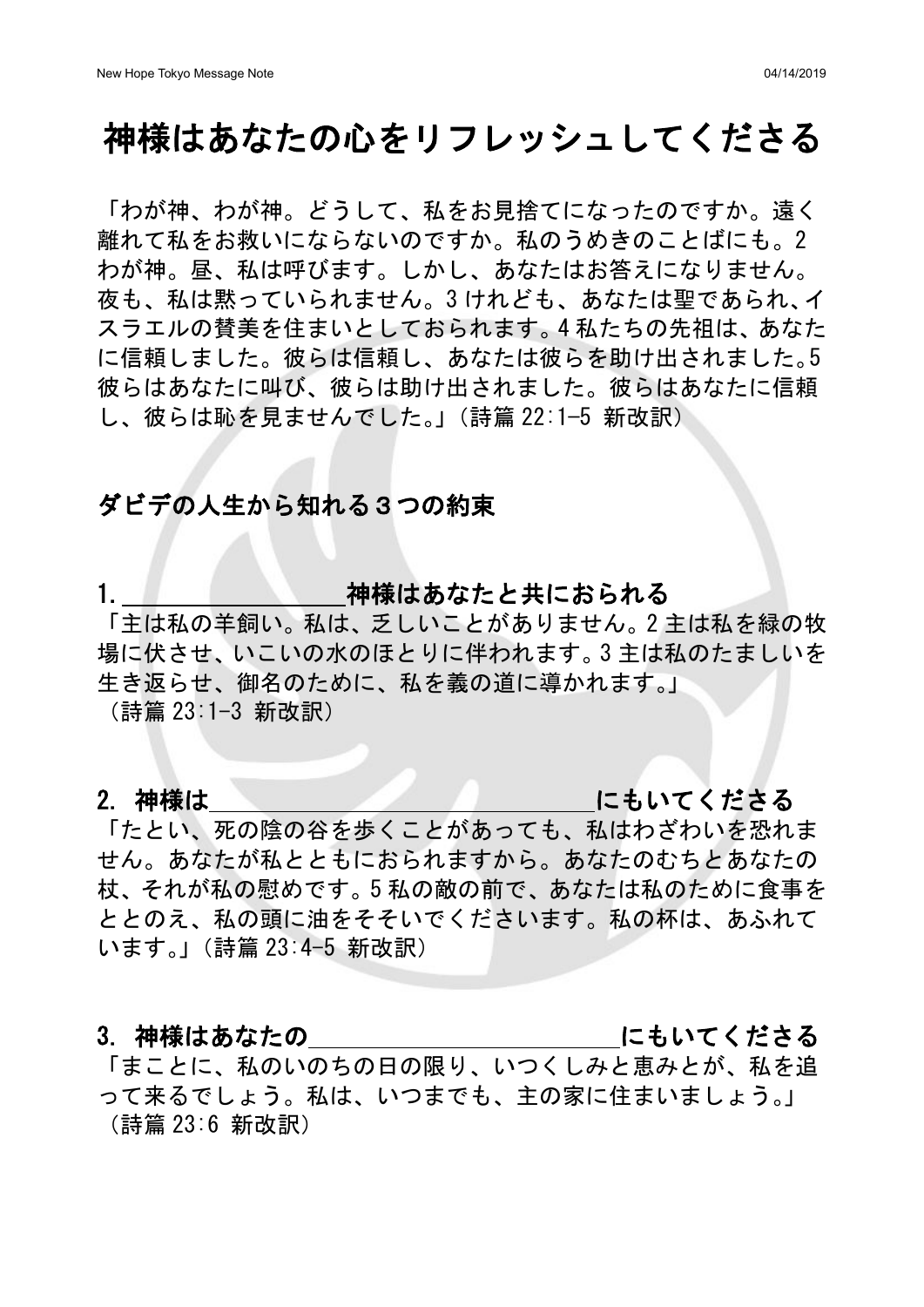# **HE REFRESHES MY SOUL**

"**My God, my God, why have you abandoned me? Why are you so far away when I groan for help? 2 Every day I call to you, my God, but you do not answer. Every night I lift my voice, but I find no relief. 3 Yet you are holy, enthroned on the praises of Israel. 4 Our ancestors trusted in you, and you rescued them 5 They cried out to you and were saved. They trusted in you and were never disgraced.**" **(Psalms 22:1**—**5 NLT)**

## **THREE PROMISES FROM DAVID**'**S LIFE:**

## **I. GOD IS WITH YOU**

"**The Lord is my shepherd, I lack nothing. 2 He makes me lie down in green pastures, he leads me beside quiet waters, 3 he refreshes my soul. He guides me along the right paths for his name**'**s sake.**" **(Psalm 23:1-3 NLT)**

## **II. GOD IS IN YOUR**

"**Even though I walk through the darkest valley, I will fear no evil, for you are with me; your rod and your staff, they comfort me. 5 You prepare a table before me in the presence of my enemies. You anoint my head with oil; my cup overflows.**"**(Psalms 23:4-5 NLT)**

## **III. GOD IS IN YOUR**

" **Surely your goodness and love will follow me all the days of my life, and I will dwell in the house of the Lord forever.**" **(Psalms 23:6 NLT)**